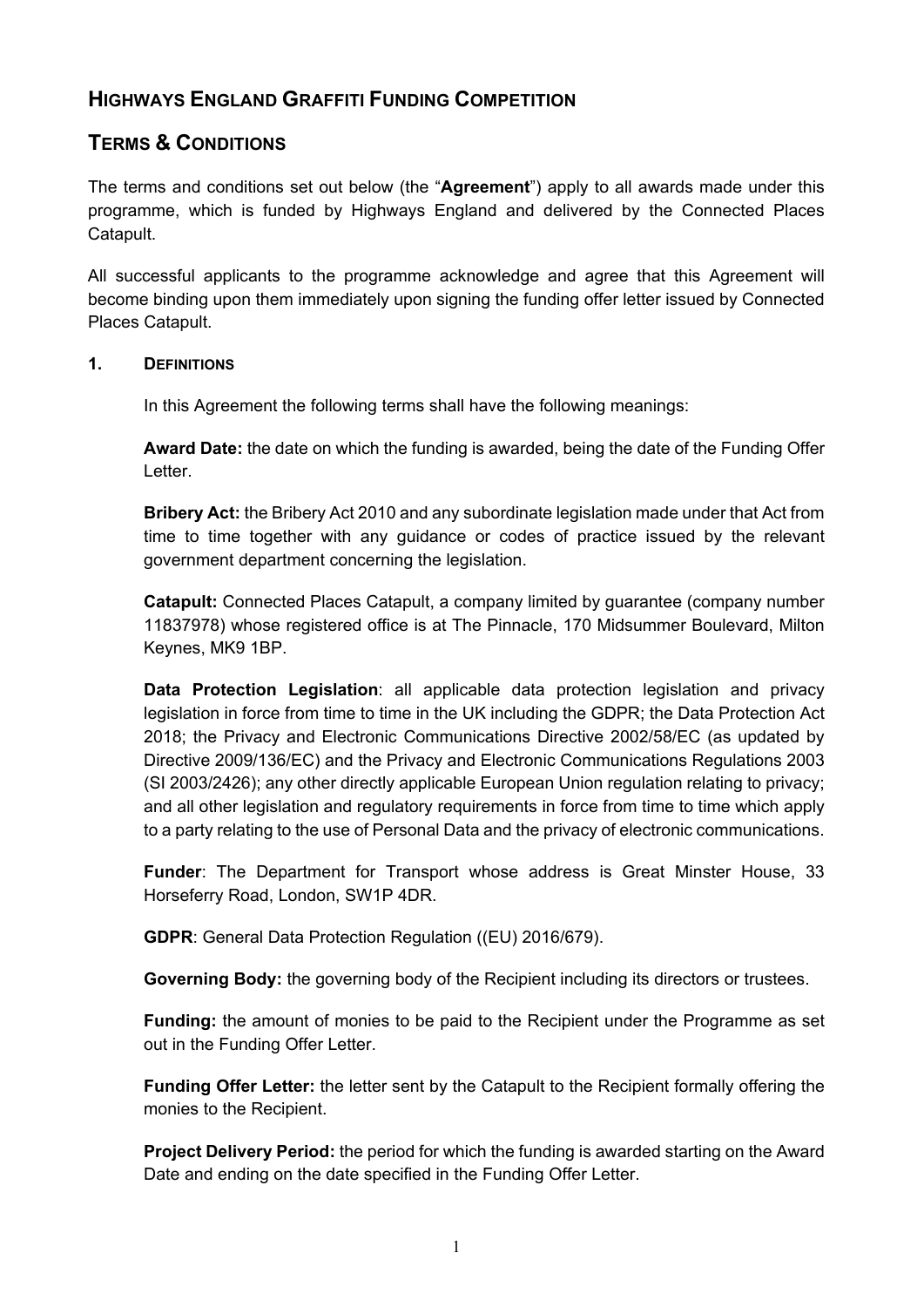**Intellectual Property Rights:** all patents, copyrights and design rights (whether registered or not) and all applications for any of the foregoing and all rights of confidence and Know-How however arising for their full term and any renewals and extensions.

**Know-How:** information, data, know-how or experience whether patentable or not and including but not limited to any technical and commercial information relating to research, design, development, manufacture, use or sale.

**Personal Data**: shall have the same meaning as set out in the Data Protection Legislation.

**Prohibited Act: committing any offence:** 

- (a) under the Bribery Act;
- (b) under legislation creating offences in respect of fraudulent acts; or
- (c) at common law in respect of fraudulent acts in relation to this Agreement or any other contract with the Catapult or Funder.

**Programme:** The Graffiti Funding Competition, funded by Highways England and administered by the Catapult.

**Project:** the project referred to in the Funding Offer Letter.

**Project Manager:** the individual who has been nominated to represent the Catapult for the purposes of this Agreement.

**Recipient:** the company, organisation or other entity named in the Funding Offer Letter as the recipient of monies under the Programme.

**Representative:** means a party's employees, advisors, contractors and agents.

**Start Date:** means the date on which the Project is due to start as set out in the Funding Offer Letter.

### **2. PURPOSE OF FUNDING**

- 2.1 The Recipient shall use the funding only for the delivery of the Project and in accordance with the terms and conditions set out in this Agreement. Funding shall not be used for any other purpose without the prior written agreement of Highways England and the Catapult.
- 2.2 The Recipient shall not make any material change to the Project without written agreement from Highways England and the Catapult.
- 2.3 Where the Recipient intends to apply to a third party for other funding for the Project, it will notify Highways England and the Catapult in advance of its intention to do so and, where such funding is obtained, it will provide the Catapult with details of the amount and purpose of that funding. The Recipient agrees and accepts that it shall not apply for duplicate funding in respect of any part of the Project or any related administration costs that the Catapult is funding in full under this Agreement. For the avoidance of doubt, compliance with any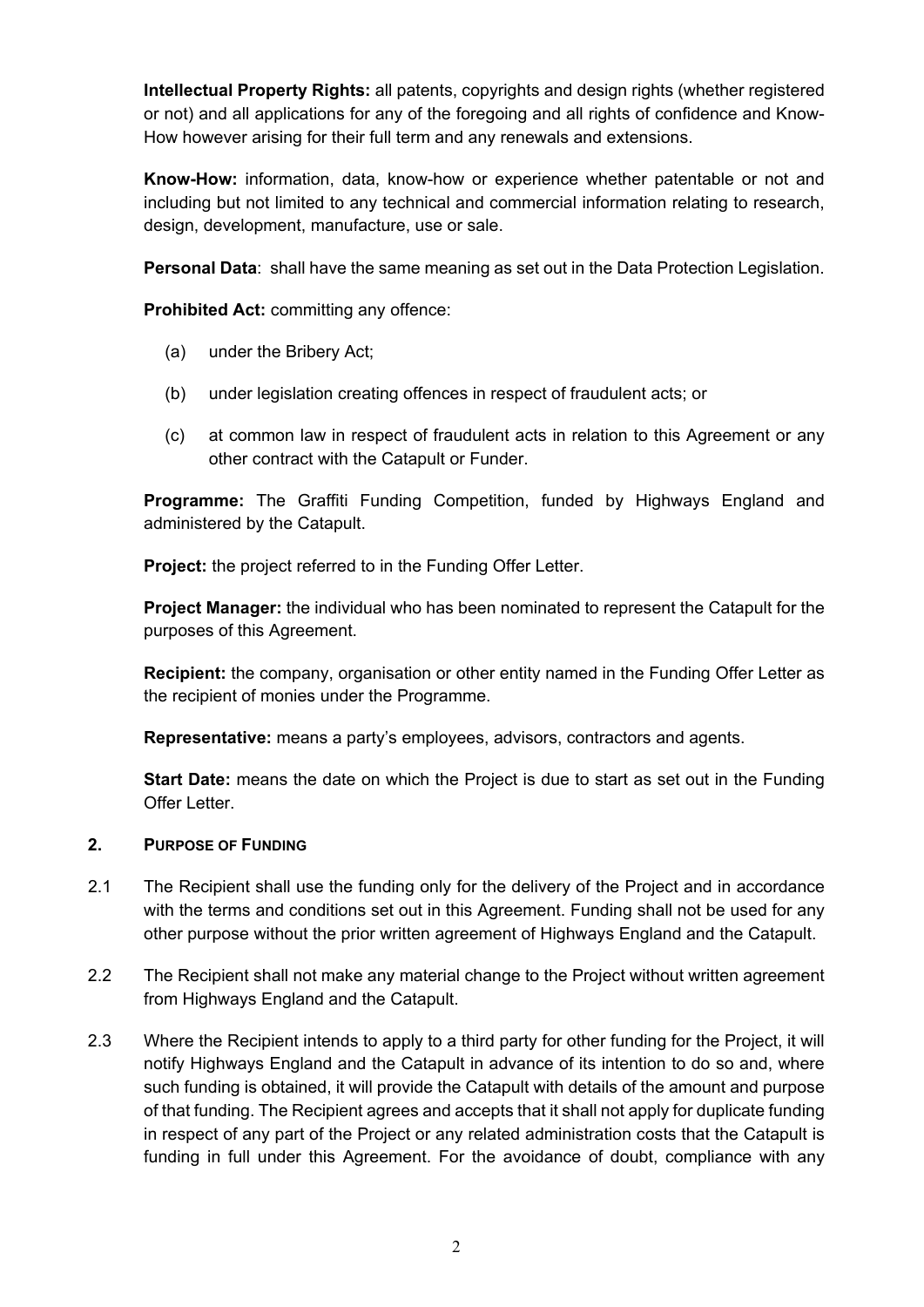obligations or conditions attaching to third party funding are the sole responsibility of the Recipient and Catapult shall have no liability in respect thereof.

# **3. PAYMENT OF FUNDING**

- 3.1 Subject to clause [11,](#page-6-0) the Catapult shall pay the funding to the Recipient in the amounts and in accordance with the payment schedule set out in the Funding Offer Letter, subject to the necessary funds being available to Catapult when payment falls due. The Recipient agrees and accepts that payments can only be made to the extent that the Catapult has available funds.
- 3.2 No funding shall be paid unless and until the Catapult is satisfied that such payment will be used for proper expenditure in the delivery of the Project.
- 3.3 The amount of the funding shall not be increased in the event of any overspend by the Recipient in its delivery of the Project.
- 3.4 The Recipient shall not transfer any part of the funding to bank accounts which are not ordinary business accounts within the clearing bank system, without the prior written consent of the Catapult.
- 3.5 The Recipient shall promptly repay to the Catapult any money incorrectly paid to it either as a result of an administrative error or otherwise. This includes (without limitation) situations where either an incorrect sum of money has been paid or where monies have been paid in error before all conditions attaching to the funding have been complied with by the Recipient.

# **4. USE OF THE FUNDING**

- 4.1 Funding shall be used by the Recipient exclusively for the delivery of the Project in accordance with the agreed budget set out in in the Funding Offer Letter.
- 4.2 Where the Recipient has obtained funding from a third party in relation to its delivery of the Project (including without limitation funding for associated administration and staffing costs), the amount of such funding shall be included in the budget together with a clear description of what that funding shall be used for.
- 4.3 The Recipient shall not use the funding to:
	- (a) make any payment to members of its Governing Body;
	- (b) purchase buildings or land; or
	- (c) pay for any expenditure commitments of the Recipient entered into before the Award Date,

unless this has been approved in writing by Highways England and the Catapult.

4.4 The Recipient shall not spend any part of the funding on the delivery of the Project after the project delivery period.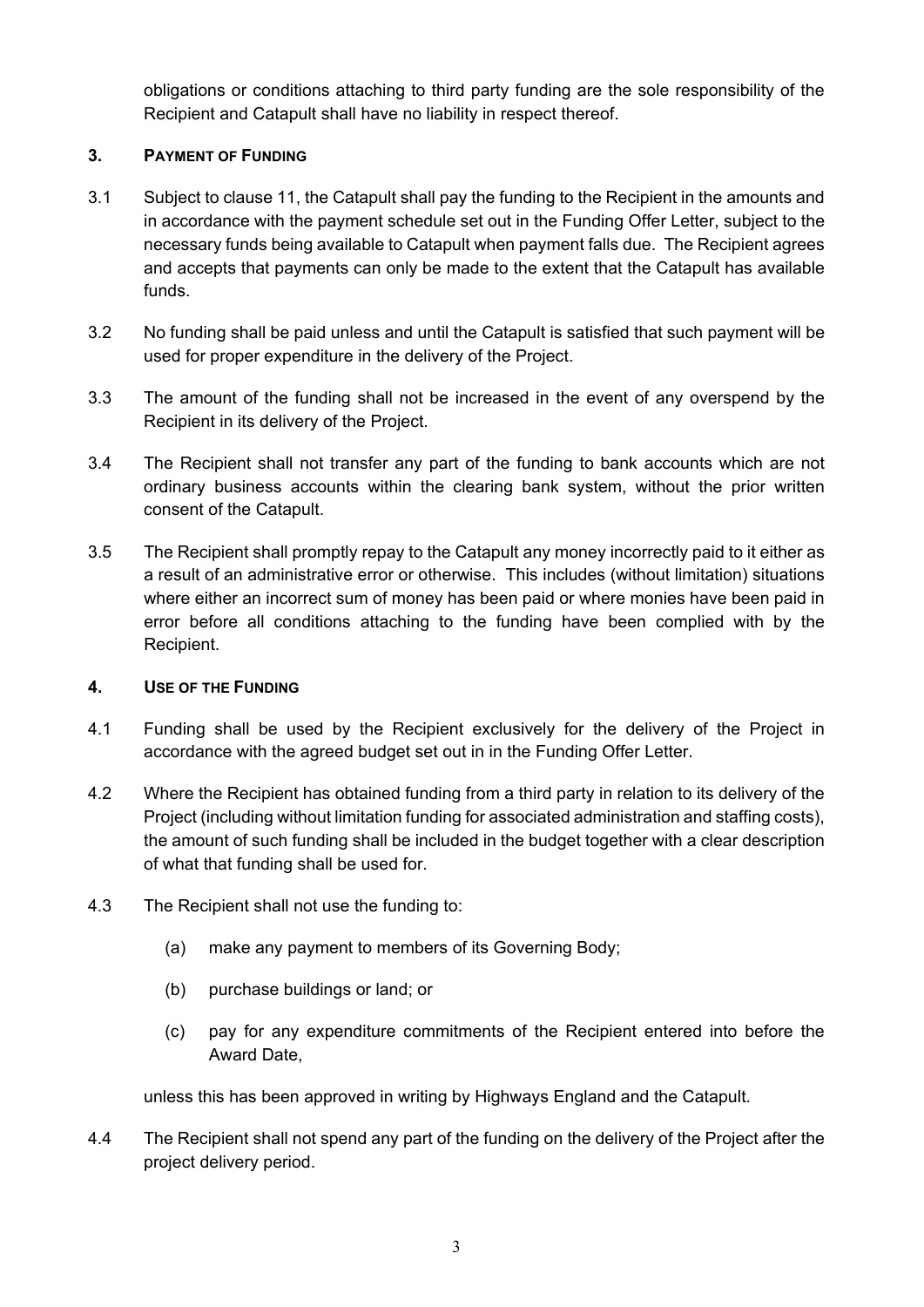- 4.5 Should any part of the funding remain unspent at the end of the project delivery period, the Recipient shall ensure that any unspent monies are returned to the Catapult or, if agreed in writing by the Catapult, shall be entitled to retain the unspent monies to use for such purposes as are agreed between the parties.
- 4.6 Any liabilities arising at the end of the Project including any redundancy liabilities for staff employed by the Recipient to deliver the Project must be managed and paid for by the Recipient. There will be no additional funding available from the Catapult for this purpose.

## **5. ACCOUNTS AND RECORDS**

- 5.1 The funding shall be shown in the Recipient's accounts as a restricted fund and shall not be included under general funds.
- 5.2 The Recipient shall keep separate, accurate and up-to-date accounts and records of the receipt and expenditure of the monies received by it.
- 5.3 The Recipient shall keep all invoices, receipts, and accounts and any other relevant documents relating to the expenditure of the funding for a period of at least six years following receipt of any monies to which they relate. The Catapult shall have the right to review, at the Catapult's reasonable request, the Recipient's accounts and records that relate to the expenditure of the funding and shall have the right to take copies of such accounts and records.
- 5.4 Upon request by the Catapult, the Recipient shall provide the Catapult with a copy of its annual accounts within six months (or such lesser period as the Catapult may reasonably require) of the end of the relevant financial year in respect of each year in which the funding is paid.
- 5.5 The Recipient shall comply and facilitate the Catapult's compliance with:
	- (a) all statutory requirements as regards accounts, audit or examination of accounts, annual reports and annual returns applicable to itself and the Catapult; and
	- (b) any requirements as regards financial reporting imposed upon the Catapult by the Funder in respect of the Programme.

## **6. MONITORING AND REPORTING**

- 6.1 The Recipient shall closely monitor the delivery and success of the Project throughout the project delivery period to ensure that the aims and objectives of the Project are being met and that this Agreement is being adhered to.
- 6.2 Where the Recipient has obtained funding from a third party for its delivery of part of the Project, the Recipient shall include the amount of such funding in its financial reports together with details of what that funding has been used for.
- 6.3 The Recipient shall on request provide the Catapult with such further information, explanations and documents as the Catapult may reasonably require in order for it to establish that the funding has been used properly in accordance with this Agreement.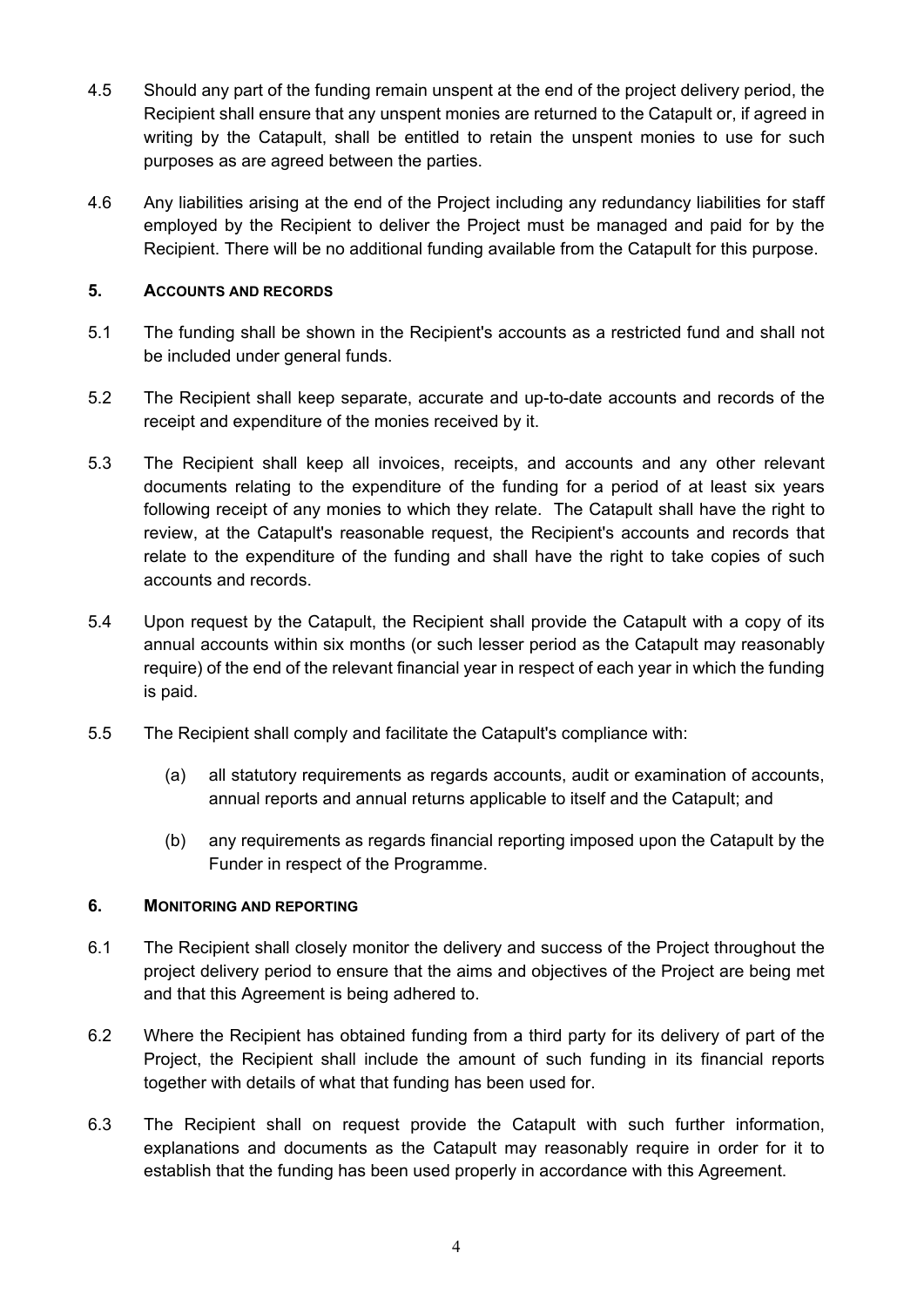- 6.4 The Catapult may appoint an auditor to investigate whether The Recipient is complying with these Terms and Conditions. You agree to give the auditor access to Your Funded Activities records within 2 weeks of notice of his/her appointment. If the auditor determines that The Recipient should repay the funding or any part of it, The Catapult may recover the cost of the auditor's work from The Recipient.
- 6.5 The Recipient shall permit any person authorised by the Catapult such reasonable access to its employees, agents, premises, facilities and records, for the purpose of discussing, monitoring and evaluating the Recipient's fulfilment of the conditions of this Agreement and shall, if so required, provide appropriate oral or written explanations from them.
- 6.6 In accordance with the Funding Offer Letter, the Recipient shall provide the Catapult with a final report on completion of the project delivery period which shall confirm whether the Project has been successfully and properly completed.

## **7. ACKNOWLEDGMENT AND PUBLICITY**

- 7.1 The Recipient shall acknowledge the funding in its annual report and accounts, including an acknowledgement of the Catapult and the Funder as the source.
- 7.2 The Recipient shall not publish any material referring to the Project or the Catapult without the prior written agreement of the Catapult. The Recipient shall acknowledge the support of the Catapult in any materials that refer to the Project and in any written or spoken public presentations about the Project. Such acknowledgements (where appropriate or as requested by the Catapult) shall include the Catapult's name and logo (or any future name or logo adopted by the Catapult) using the templates provided by the Catapult from time to time.
- 7.3 In using the Catapult's name and logo, the Recipient shall comply with all reasonable branding guidelines issued by the Catapult from time to time.
- 7.4 The Recipient agrees to participate in and co-operate with promotional activities relating to the Project that may be instigated and/or organised by the Catapult and/or Highways England.
- 7.5 The Catapult and/or Highways England may acknowledge the Recipient's involvement in the Project as appropriate without prior notice.
- 7.6 The Recipient shall comply with all reasonable requests from the Catapult and/or Highways England to facilitate visits, provide reports, statistics, photographs and case studies that will assist the Catapult and/or Highways England in its promotional and fundraising activities relating to the Project.

## **8. INTELLECTUAL PROPERTY RIGHTS**

8.1 The Catapult and the Recipient agree that all rights, title and interest in or to any information, data, reports, documents, procedures, forecasts, technology, Know-How and any other Intellectual Property Rights whatsoever owned by either the Catapult or the Recipient before the Start Date or developed by either party during the period from the Start date to the end of the project delivery period, shall remain the property of that party.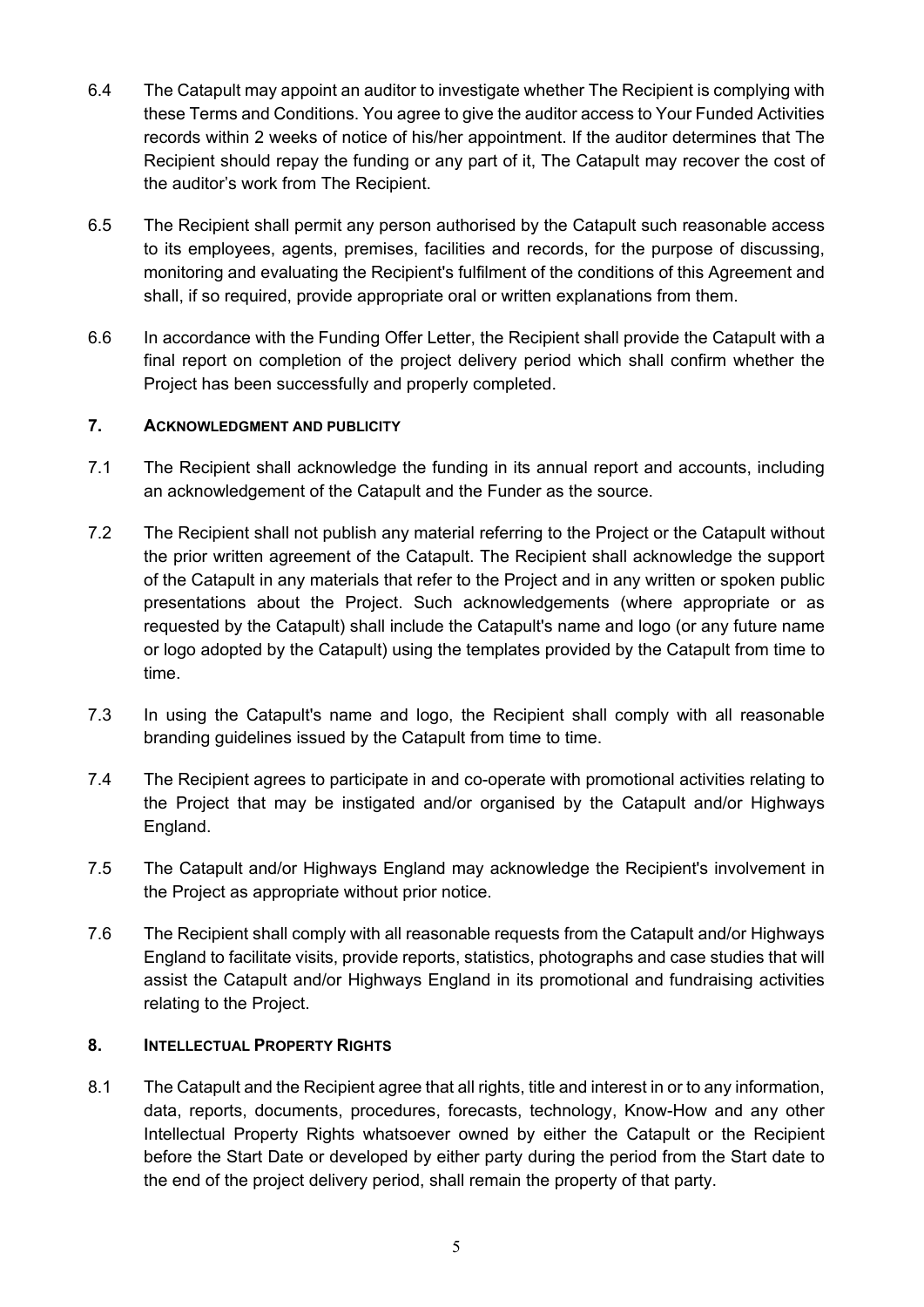- 8.2 Where the Catapult has provided the Recipient with any of its Intellectual Property Rights for use in connection with the Project (including without limitation its name and logo), the Recipient shall, on termination of this Agreement, cease to use such Intellectual Property Rights immediately and shall either return or destroy such Intellectual Property Rights as requested by the Catapult.
- 8.3 The Recipient hereby grants to the Catapult a non-exclusive, royalty-free licence to use Know-How and any other Intellectual Property Rights created or devised by the Recipient in the performance of the Project for the Catapult's own internal non-commercial research purposes, subject always to the provisions of clause [9](#page-5-0) (Confidentiality).

# <span id="page-5-0"></span>**9. CONFIDENTIALITY**

- 9.1 Each party shall during the term of this Agreement and thereafter keep secret and confidential all Intellectual Property Rights or Know-How or other business, technical or commercial information disclosed to it as a result of the Agreement and shall not disclose the same to any person save to the extent necessary to perform its obligations in accordance with the terms of this Agreement or save as expressly authorised in writing by the other party.
- 9.2 The obligation of confidentiality contained in this clause shall not apply or shall cease to apply to any Intellectual Property Rights, Know-How or other business, technical or commercial information which:
	- (a) at the time of its disclosure by the disclosing party is already in the public domain or which subsequently enters the public domain other than by breach of the terms of this Agreement by the receiving party;
	- (b) is already known to the receiving party as evidenced by written records at the time of its disclosure by the disclosing party and was not otherwise acquired by the receiving party from the disclosing party under any obligations of confidence; or
	- (c) is at any time after the date of this Agreement acquired by the receiving party from a third party having the right to disclose the same to the receiving party without breach of the obligations owed by that party to the disclosing party;
	- (d) is at any time before or after the Award Date disclosed independently by a third party such that it is already in the public domain or subsequently enters the public domain without any breach of any term of this Agreement by either party.
- 9.3 Each party may disclose the other's confidential information:
	- (a) to such of its Representatives who need to know such information for the purposes of exercising the receiving party's rights or carrying out its obligations under or in connection with this Agreement. Each party shall ensure that its Representatives to whom it discloses the other party's confidential information comply with this clause [9;](#page-5-0) and
	- (b) as may be required by law, a court of competent jurisdiction, any UK governmental authority, or any UK or EU regulatory authority.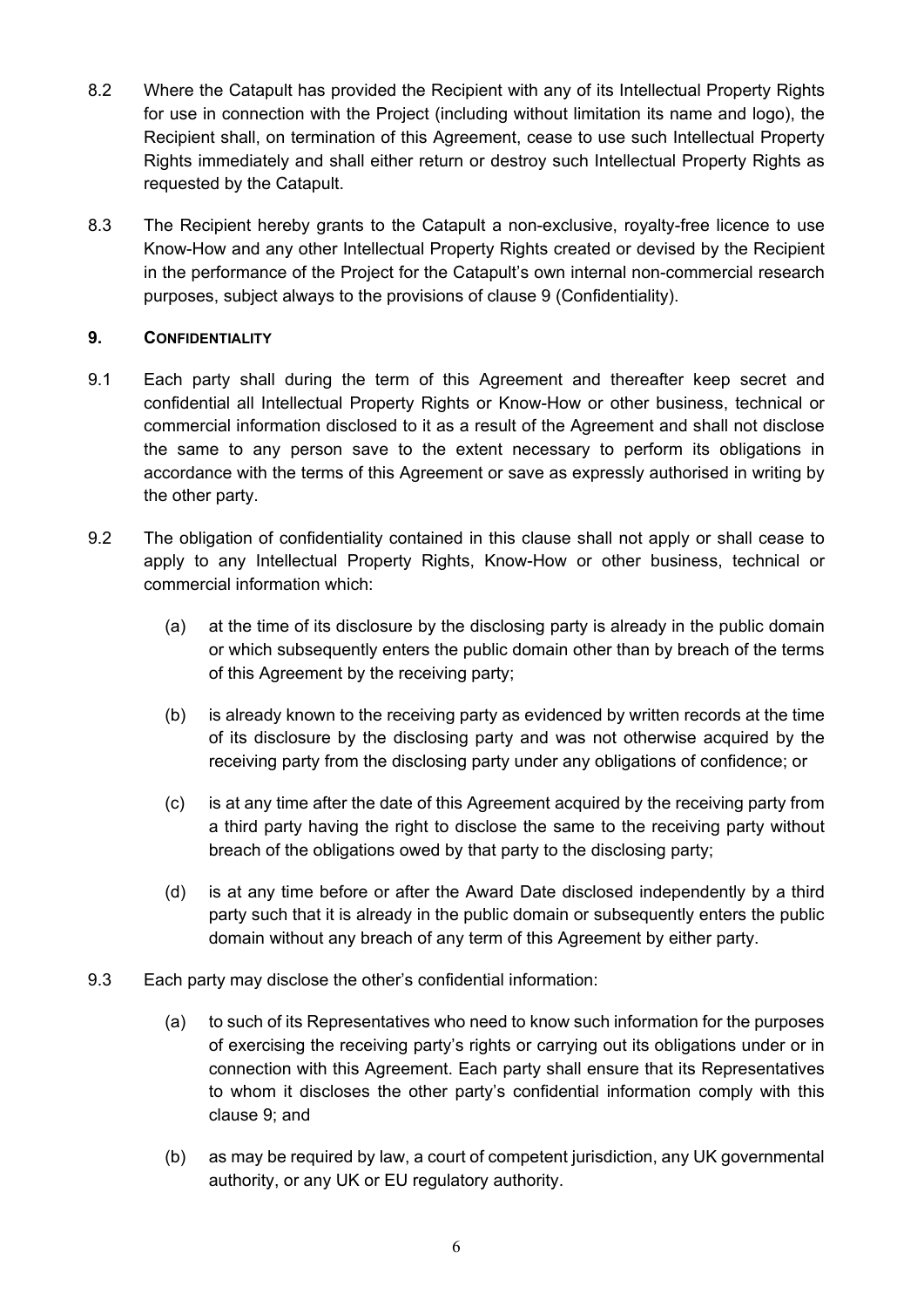#### **10. DATA PROTECTION**

Both Parties will comply with all applicable requirements of and all their obligations under the Data Protection Legislation which arise in connection with the Agreement.

## <span id="page-6-0"></span>**11. WITHHOLDING, SUSPENDING AND REPAYMENT OF FUNDING**

- 11.1 The Catapult's intention is that funding will be paid to the Recipient in full. However, without prejudice to the Catapult's other rights and remedies, the Catapult may at its discretion withhold or suspend payment of the funding and/or require repayment of all or part of it if:
	- (a) the Recipient uses the funding for purposes other than those for which it has been awarded;
	- (b) the delivery of the Project does not start within 1 month of the Start Date and the Recipient has failed to provide the Catapult with a reasonable explanation for the delay;
	- (c) the Catapult considers that the Recipient has not made satisfactory progress with the delivery of the Project;
	- (d) the Recipient is, in the reasonable opinion of the Catapult, delivering the Project in a negligent manner;
	- (e) the Recipient obtains duplicate funding from a third party for the Project;
	- (f) the Recipient obtains funding from a third party which, in the reasonable opinion of the Catapult, undertakes activities that are likely to bring the reputation of the Project, the Catapult or the Funder into disrepute;
	- (g) the Recipient provides the Catapult with any materially misleading or inaccurate information;
	- (h) the Recipient commits or committed a Prohibited Act;
	- (i) any member of the governing body, employee or volunteer of the Recipient has (a) acted dishonestly or negligently at any time and directly or indirectly to the detriment of the Project or (b) taken any actions which, in the reasonable opinion of the Catapult, bring or are likely to bring the Catapult's or the Funder's name or reputation into disrepute;
	- (j) the Recipient ceases to operate for any reason, or it passes a resolution (or any court of competent jurisdiction makes an order) that it be wound up or dissolved (other than for the purpose of a bona fide and solvent reconstruction or amalgamation);
	- (k) the Recipient becomes insolvent, or it is declared bankrupt, or it is placed into receivership, administration or liquidation, or a petition has been presented for its winding up, or it enters into any arrangement or composition for the benefit of its creditors, or it is unable to pay its debts as they fall due; or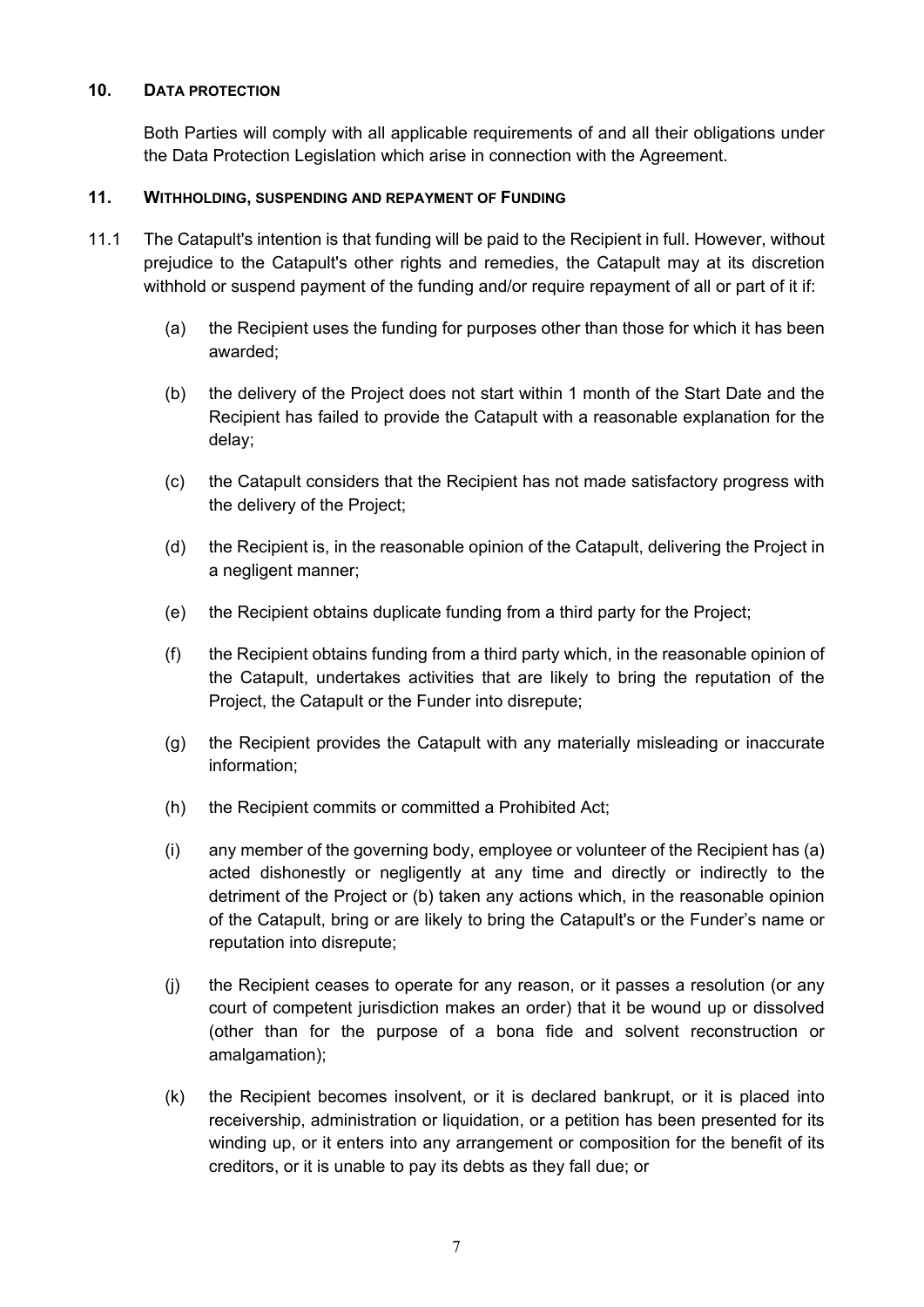- (l) the Recipient fails to comply with any of the terms and conditions set out in this Agreement and fails to rectify any such failure within 30 days of receiving written notice detailing the failure.
- 11.2 The Catapult may retain or set off any sums owed to it by the Recipient which have fallen due and payable against any sums due to the Recipient under this agreement or any other agreement pursuant to which the Recipient provides goods or services to the Catapult.
- 11.3 The Recipient shall make any payments due to the Catapult without any deduction whether by way of set-off, counterclaim, discount, abatement or otherwise.
- 11.4 Should the Recipient be subject to financial or other difficulties which are capable of having a material impact on its effective delivery of the Project or compliance with this Agreement it will notify the Catapult as soon as possible so that, if possible, and without creating any legal obligation, the Catapult will have an opportunity to provide assistance in resolving the problem or to take action to protect the Catapult and the monies received.
- 11.5 For the avoidance of doubt, no event or actions described in this clause [11](#page-6-0) shall cause this Agreement to automatically terminated unless the Catapult provides notice of termination in accordance with clause [19](#page-9-0) (Termination).

## **12. ANTI-DISCRIMINATION**

- <span id="page-7-0"></span>12.1 The Recipient shall not unlawfully discriminate within the meaning and scope of any law, enactment, order, or regulation relating to discrimination (whether in race, gender, religion, disability, sexual orientation, age or otherwise) in employment.
- 12.2 The Recipient shall take all reasonable steps to secure the observance of clause [12.1](#page-7-0) by all servants, employees or agents of the Recipient and all suppliers and sub-contractors engaged on the Project.

# **13. HUMAN RIGHTS**

- 13.1 The Recipient shall (and shall use its reasonable endeavours to procure that its staff shall) at all times comply with the provisions of the Human Rights Act 1998 in the performance of this Agreement as if the Recipient were a public body (as defined in the Human Rights Act 1998).
- 13.2 The Recipient shall undertake, or refrain from undertaking, such acts as the Catapult requests so as to enable the Catapult to comply with its obligations under the Human Rights Act 1998.

## **14. LIMITATION OF LIABILITY**

- <span id="page-7-1"></span>14.1 The Catapult accepts no liability for any consequences, whether direct or indirect, that may come about from the Recipient running the Project, the use of the funding or from withdrawal of the project.
- 14.2 Subject to claus[e 14.1,](#page-7-1) the Catapult's liability under this Agreement is limited to the payment of the funding.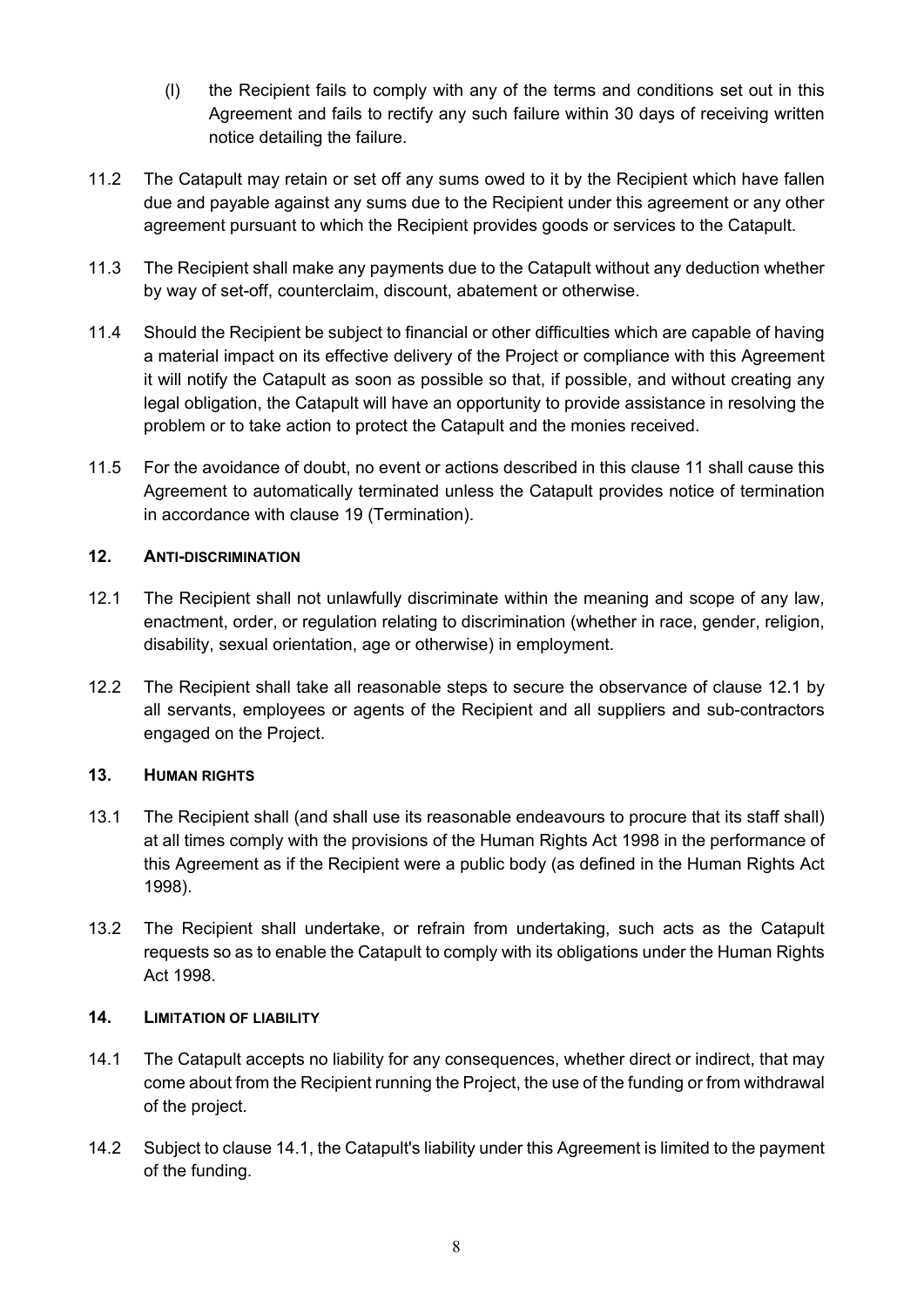14.3 Notwithstanding clause [14.1,](#page-7-1) Recipient shall not be liable for any financial losses, loss of profits, indirect or consequential losses incurred or suffered by the Catapult or its Representatives howsoever caused by the Recipient or its Representatives.

## **15. WARRANTIES**

The Recipient warrants, undertakes and agrees that:

- (a) it has all necessary resources and expertise to deliver the Project (assuming due receipt of the funding);
- (b) it has not committed, nor shall it commit, any Prohibited Act;
- (c) it shall at all times comply with all relevant legislation and all applicable codes of practice and other similar codes or recommendations, and shall notify the Catapult immediately of any significant departure from such legislation, codes or recommendations;
- (d) it shall comply with the requirements of the Health and Safety at Work etc. Act 1974 and any other acts, orders, regulations and codes of practice relating to health and safety, which may apply to employees and other persons working on the Project;
- (e) it has and shall keep in place adequate procedures for dealing with any conflicts of interest;
- (f) it has and shall keep in place systems to deal with the prevention of fraud and/or administrative malfunction;
- (g) all financial and other information concerning the Recipient which has been disclosed to the Catapult is to the best of its knowledge and belief, true and accurate;
- (h) it is not subject to any contractual or other restriction imposed by its own or any other organisation's rules or regulations or otherwise which may prevent or materially impede it from meeting its obligations in connection with the funding;
- (i) it is not aware of anything in its own affairs, which it has not disclosed to the Catapult or any of the Catapult's advisers, which might reasonably have influenced the decision of the Catapult to make the funding on the terms contained in this Agreement; and
- (j) since the date of its last accounts there has been no material change in its financial position or prospects.

# **16. INSURANCE**

16.1 The Recipient shall effect and maintain with a reputable insurance company a policy or policies in respect of all risks which may be incurred by the Recipient, arising out of the Recipient's performance of the Agreement, including death or personal injury, loss of or damage to property or any other loss (the **Required Insurances**).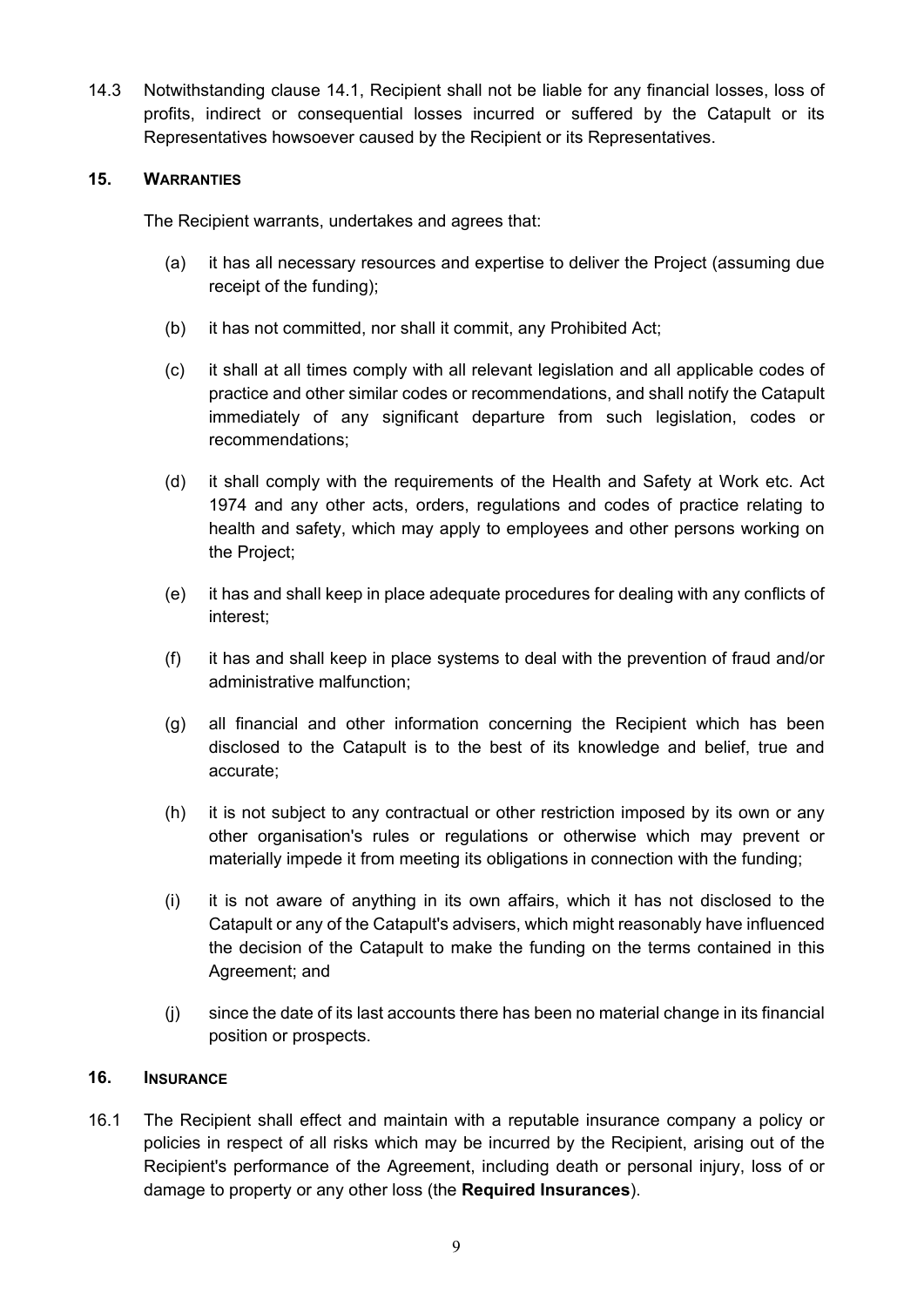- 16.2 The Required Insurances referred to above include (but are not limited to):
	- (a) public liability insurance with a limit of indemnity of not less than five million pounds (£5,000,000) in relation to any one claim or series of claims arising from the Project; and
	- (b) employer's liability insurance with a limit of indemnity of not less than five million pounds (£5,000,000) in relation to any one claim or series of claims arising from the Project (save where the Recipient is not an employer in which case such insurance shall not be required).

The Recipient shall (on request) supply to the Catapult a copy of such insurance policies and evidence that the relevant premiums have been paid.

## **17. SUBSIDIES**

- 17.1 The Recipient acknowledges and agrees that the Catapult is a research organisation which operates partially using public funds and that therefore has a duty to publish and disseminate any information, data and/or results which are created by or result from outputs of the Project and the Programme. The Recipient shall have the right to review and redact any of its Confidential Information from a proposed publication in advance of its publication, at all times the parties acting reasonably.
- 17.2 The Recipient acknowledges and agrees that the funding is not intended to constitute a subsidy under the EU-UK Trade & Cooperation Agreement ("**TCA**") and as such the Recipient has given to the Catapult a signed 'no subsidy' declaration confirming that receipt of the funding will not cause the Recipient to be deemed to be in receipt of a subsidy.
- 17.3 In the event that an unlawful subsidy is alleged to have been given as a result of any part of the funding, the Catapult shall be entitled to recover from the Recipient, and the Recipient shall pay to the Catapult, such sums as will cause the arrangement to be compliant with subsidy regime set out in the TCA.

### **18. DURATION**

- 18.1 Except where otherwise specified, the terms of this Agreement shall apply from the Award Date until the expiry of the project delivery period.
- 18.2 Any obligations under this Agreement that remain unfulfilled following the expiry or termination of the Agreement shall survive such expiry or termination and continue in full force and effect until they have been fulfilled.

## <span id="page-9-0"></span>**19. TERMINATION**

The Catapult may terminate this Agreement by giving written notice to the Recipient if the Recipient is in breach of this Agreement under any of the matters set out in clause [11;](#page-6-0)

### **20. ASSIGNMENT**

The Recipient may not, without the prior written consent of the Catapult, assign, transfer, sub-contract, or in any other way make over to any third party the benefit and/or the burden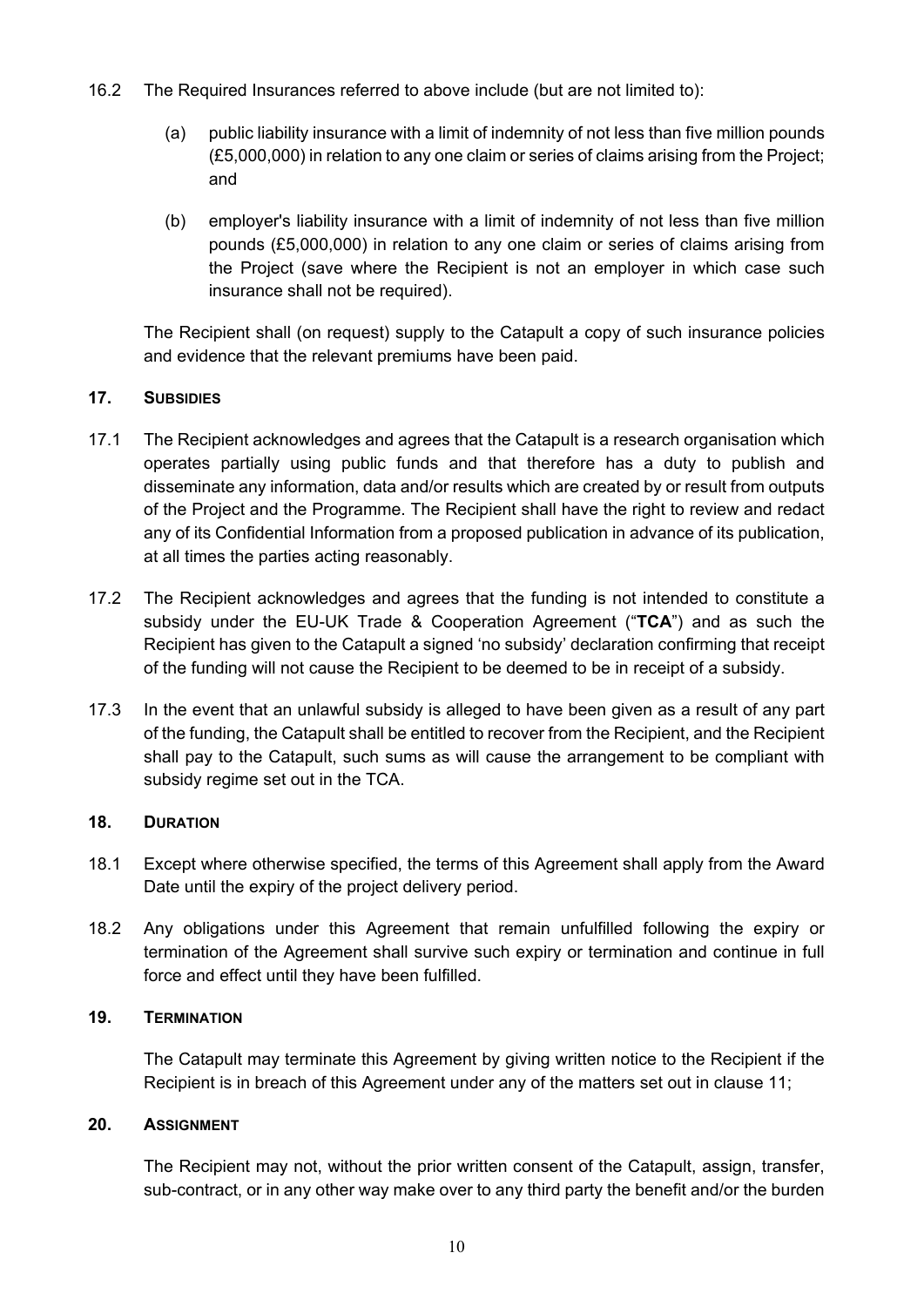of this Agreement or, except as contemplated as part of the Project, transfer or pay to any other person any part of the funding.

## **21. WAIVER**

No failure or delay by either party to exercise any right or remedy under this Agreement shall be construed as a waiver of any other right or remedy.

## **22. NOTICES**

All notices and other communications in relation to this Agreement shall be in writing and shall be deemed to have been duly given if personally delivered, or mailed (first class postage prepaid) to the address of the relevant party, as referred to above or otherwise notified in writing. If personally delivered all such communications shall be deemed to have been given when received (except that if received on a non-working day or after 5.00 pm on any working day they shall be deemed received on the next working day) and if mailed all such communications shall be deemed to have been given and received on the second working day following such mailing.

## **23. DISPUTE RESOLUTION**

- 23.1 In the event of any complaint or dispute (which does not relate to the Catapult's right to withhold funds or terminate) arising between the parties to this Agreement in relation to this Agreement the matter should first be referred for resolution to the Project Manager or any other individual nominated by the Catapult from time to time.
- <span id="page-10-0"></span>23.2 Should the complaint or dispute remain unresolved within 14 days of the matter first being referred to the Project Manager or other nominated individual, as the case may be, either party may refer the matter to the Chief Executive of the Catapult and the Chief Executive of the Recipient with an instruction to attempt to resolve the dispute by agreement within 28 days, or such other period as may be mutually agreed by the Catapult and the Recipient.
- 23.3 In the absence of agreement under clause [23.2,](#page-10-0) the parties may seek to resolve the matter through mediation under the CEDR Model Mediation Procedure (or such other appropriate dispute resolution model as is agreed by both parties). Unless otherwise agreed, the parties shall bear the costs and expenses of the mediation equally.

## **24. NO PARTNERSHIP OR AGENCY**

This Agreement shall not create any partnership or joint venture between the Catapult and the Recipient, nor any relationship of principal and agent, nor authorise any party to make or enter into any commitments for or on behalf of the other party.

## **25. JOINT AND SEVERAL LIABILITY**

Where the Recipient is not a company nor an incorporated entity with a distinct legal personality of its own, the individuals who enter into and sign this Agreement on behalf of the Recipient shall be jointly and severally liable for the Recipient's obligations and liabilities arising under this Agreement.